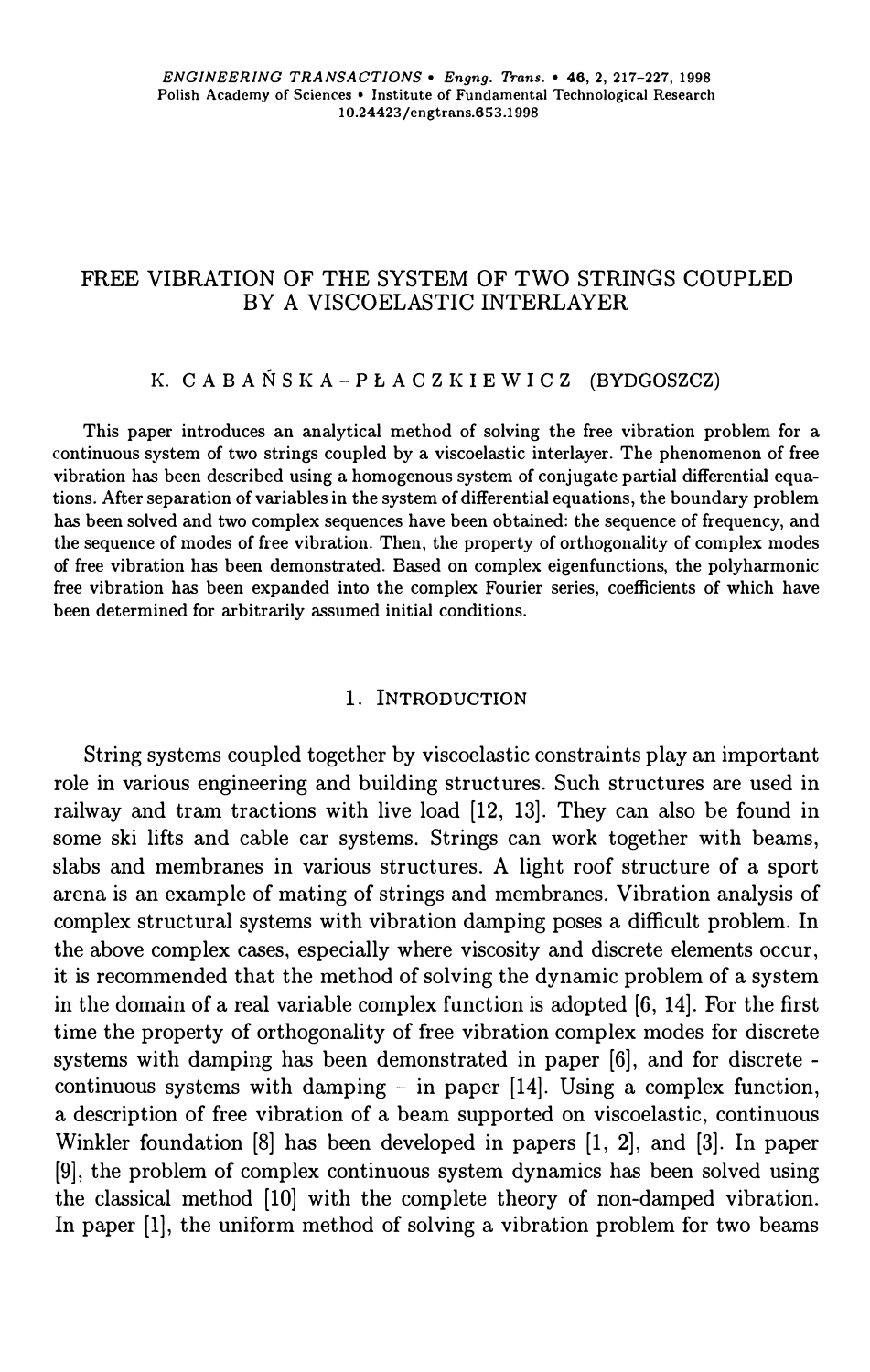with a viscoelastic interlayer, with manifold and boundary conditions different for both beams, has been developed.

The purpose of this paper is to conduct a mathematical analysis of a solution of the free vibration problem for continuous one- and two-dimensional structural systems with damping, with manifold boundary conditions and different initial conditions, in a set of complex functions. The mathematical analysis presented in the paper has been developed for a system of two strings with a viscoelastic interlayer. The analysis has then been verified.

#### 2. FORMULATION OF THE PROBLEM

The physical model of the structural system consists of two homogenous, parallel strings of equal length, coupled together by a viscoelastic interlayer (Fig. 1). It has been assumed that strings are made of viscoelastic material, and their equation of state is assumed in accordance with the Voigt-Kelvin model [7, 11]. However, the viscoelastic interlayer possesses the characteristics of a homogenous, continuous, one-directional Winkler foundation, and is described by the Voigt-Kelvin model [5, 7, 11]. The mathematical model constitutes a system of the following conjugate partial differential equations, describing small transverse vibration of the physical model system:

(2.1) 
$$
S_1 \left( 1 + c_1 \frac{\partial}{\partial t} \right) \frac{\partial^2 w_1}{\partial x^2} - \mu_1 \frac{\partial^2 w_1}{\partial t^2} - k(w_1 - w_2) - c \frac{\partial}{\partial t} (w_1 - w_2) = 0,
$$
  

$$
S_2 \left( 1 + c_2 \frac{\partial}{\partial t} \right) \frac{\partial^2 w_2}{\partial x^2} - \mu_2 \frac{\partial^2 w_2}{\partial t^2} + k(w_1 - w_2) + c \frac{\partial}{\partial t} (w_1 - w_2) = 0,
$$



FIG. 1. Dynamical model of the system of two viscoelastic strings coupled by a viscoelastic interlayer.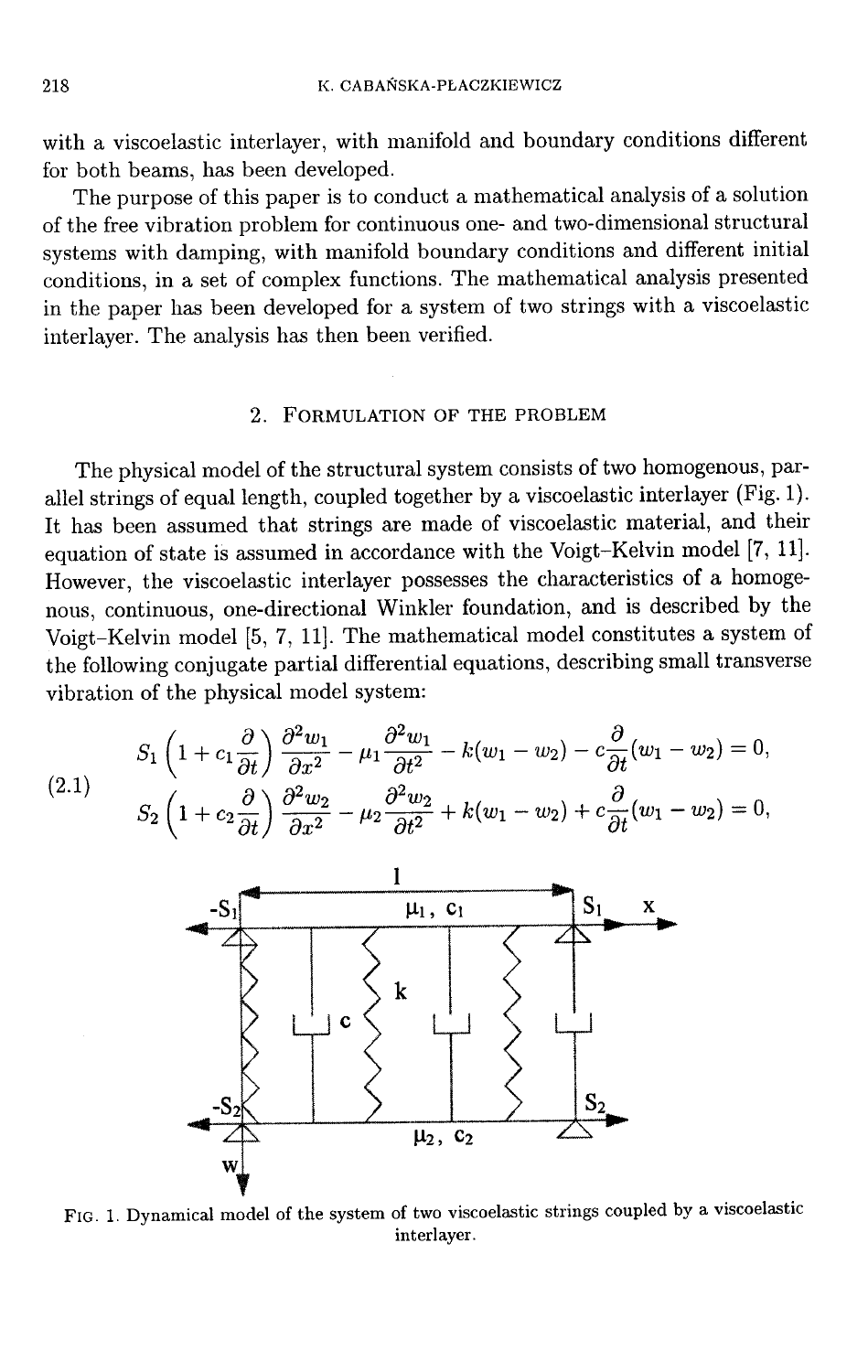where:  $w_1 = w_1(x, t)$ ,  $w_2 = w_2(x, t)$  - deflection of strings I and II,  $S_1$ ,  $S_2$  tensile force of strings I and II,  $\mu_1$ ,  $\mu_2$  - mass of strings I and II per unit of length,  $c_1$ ,  $c_2$  - relative coefficient of viscosity in strings I and II,  $c$  - coefficient of viscosity of the interlayer,  $k$  – coefficient of elasticity of the interlayer,  $l$  – length of strings I and II.

### 3. SOLUTION OF THE BOUNDARY VALUE PROBLEM

Substituting for  $w_1$  and  $w_2$  [6, 7, 14, 3] in the system of differential equations  $(2.1)$ :

(3.1) 
$$
w_1 = W_1(x) \exp(i\nu t), \qquad w_2 = W_2(x) \exp(i\nu t),
$$

the homogenous system of conjugate ordinary differential equations describing the complex modes of vibration of the strings is obtained:

(3.2) 
$$
\frac{d^2W_1}{dx^2} + [S_1(1 + ic_1\nu)]^{-1} \left[ (\mu_1\nu^2 - k - ic\nu)W_1 + (k + ic\nu)W_2 \right] = 0,
$$

$$
\frac{d^2W_2}{dx^2} + [S_2(1 + ic_2\nu)]^{-1} \left[ (\mu_2\nu^2 - k - ic\nu)W_2 + (k + ic\nu)W_1 \right] = 0,
$$

where:  $W_1(x)$ ,  $W_2(x)$  – the complex mode of vibration of strings I and II,  $\nu$  – the complex frequency of vibration of the strings,  $t$  – time.

Searching for a particular solution of the system of differential equations (3.2) in the form of [4]:

(3.3) 
$$
W_1 = Ae^{rx}, \qquad W_2 = Be^{rx},
$$

the homogenous system of linear algebraical equations is obtained:

(3.4) 
$$
A\left[S_1(1+ic_1\nu)r^2+\mu_1\nu^2-k-ic\nu\right]+B\left[k+ic\nu\right]=0,
$$

$$
A\left[k+ic\nu\right]+B\left[S_2(1+ic_2\nu)r^2+\mu_2\nu^2-k-ic\nu\right]=0.
$$

Expanding the determinant of the characteristic matrix of the system of equations (3.4) and equating it to zero, the characteristic equation in the form of the following biquadratic algebraical equation is obtained:

(3.5) 
$$
r^{4} + \left[ (\mu_{1} \nu^{2} - k - i c \nu)(S_{1}(1 + i c_{1} \nu))^{-1} + (\mu_{2} \nu^{2} - k - i c \nu)(S_{2}(1 + i c_{2} \nu))^{-1} \right] r^{2} + \nu^{2} \left[ \mu_{1} \mu_{2} \nu^{2} - (\mu_{1} + \mu_{2})(k + i c \nu) \right] \left[ S_{1} S_{2}(1 + i c_{1} \nu)(1 + i c_{2} \nu) \right]^{-1} = 0,
$$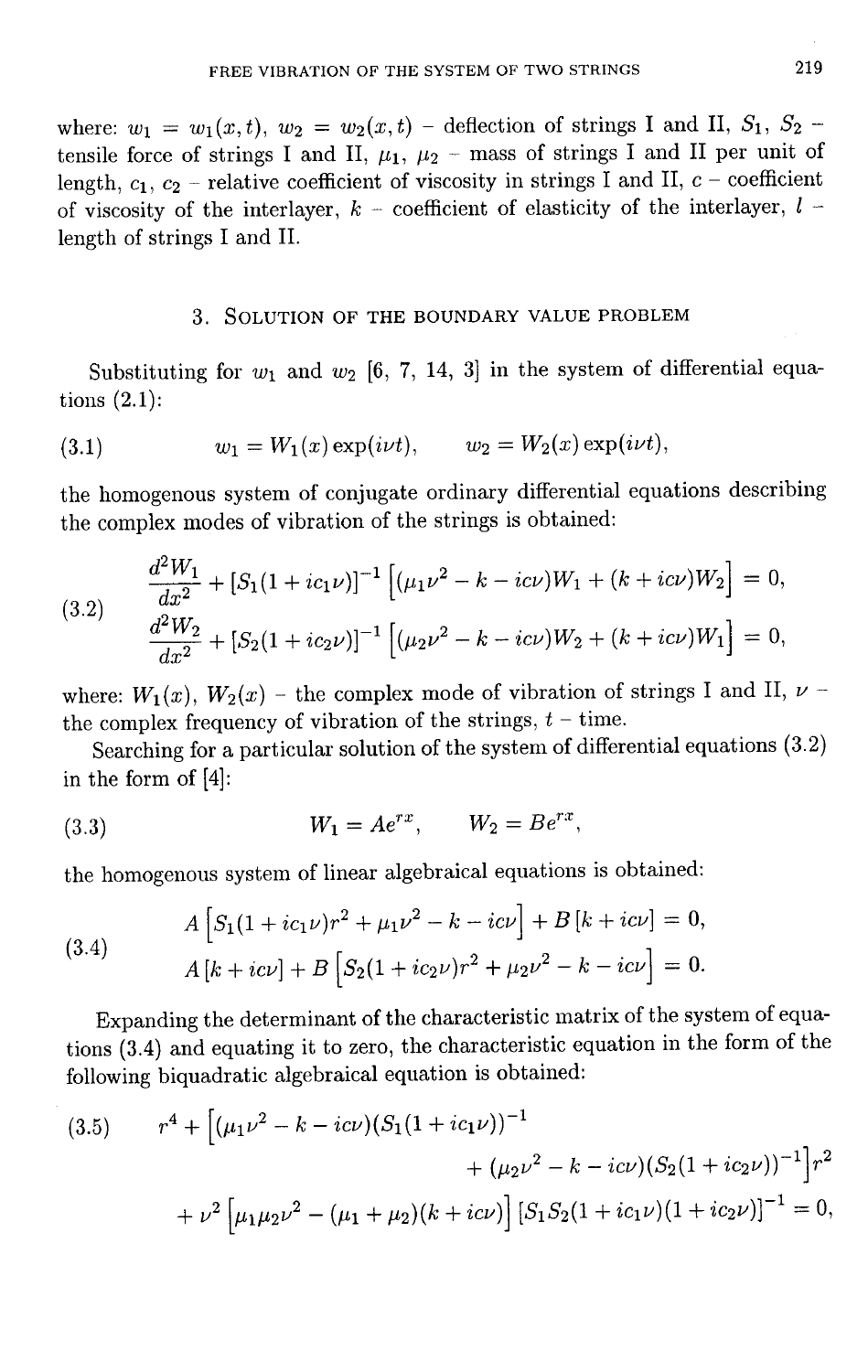with the following roots:

(3.6) 
$$
r_j = \pm i\lambda_v, \qquad j = 1, 2, 3, 4, \qquad v = 1, 2,
$$

where

$$
(3.7) \qquad \lambda_v = \sqrt{0.5 \left\{ \left[ (\mu_1 \nu^2 - k - i c \nu) (S_1 (1 + i c_1 \nu))^{-1} \right. \right.} + (\mu_2 \nu^2 - k - i c \nu) (S_2 (1 + i c_2 \nu))^{-1} \right\} + \sqrt{\Delta} \left\},
$$

and

(3.8) 
$$
\Delta = \left[ (\mu_1 \nu^2 - k - ic\nu)(S_1(1 + ic_1 \nu))^{-1} - (\mu_2 \nu^2 - k - ic\nu)(S_2(1 + ic_2 \nu))^{-1} \right]^2
$$

$$
+ 4[k + ic\nu]^2 [S_1 S_2(1 + ic_1 \nu)(1 + ic_2 \nu)]^{-1} > 0
$$

is a discriminant of the biquadratic equation (3.5).

After applying the Euler formulas, the solution of the system of differential equations (3.2) consists of the fundamental system of solutions:

(3.9)  

$$
W_1(x) = \sum_{v=1}^{2} A_v^* \sin \lambda_v x + A_v^{**} \cos \lambda_v x,
$$

$$
W_2(x) = \sum_{v=1}^{2} B_v^* \sin \lambda_v x + B_v^{**} \cos \lambda_v x,
$$

where:  $A_v^*$ ,  $A_v^{**}$ ,  $B_v^*$ ,  $B_v^{**}$  – are constants.

In agreement with  $(3.4)$ , there exist the following relations between constants of  $(3.9)$ 

(3.10) 
$$
a_v = \frac{B_v^*}{A_v^*} = \frac{B_v^{**}}{A_v^{**}},
$$

where:

(3.11) 
$$
a_v = \frac{S_1(1 + ic_1v)\lambda_v^2 - \mu_1v^2 + k + ic\nu}{k + ic\nu} = \frac{k + ic\nu}{S_2(1 + ic_2v)\lambda_v^2 - \mu_2v^2 + k + ic\nu}
$$

After incorporating  $(3.10)$  in  $(3.9)$ , the general solution of the system of differential equations (3.2) takes the following form:

(3.12)  

$$
W_1(x) = \sum_{v=1}^{2} A_v^* \sin \lambda_v x + A_v^{**} \cos \lambda_v x,
$$

$$
W_2(x) = \sum_{v=1}^{2} a_v (A_v^* \sin \lambda_v x + A_v^{**} \cos \lambda_v x).
$$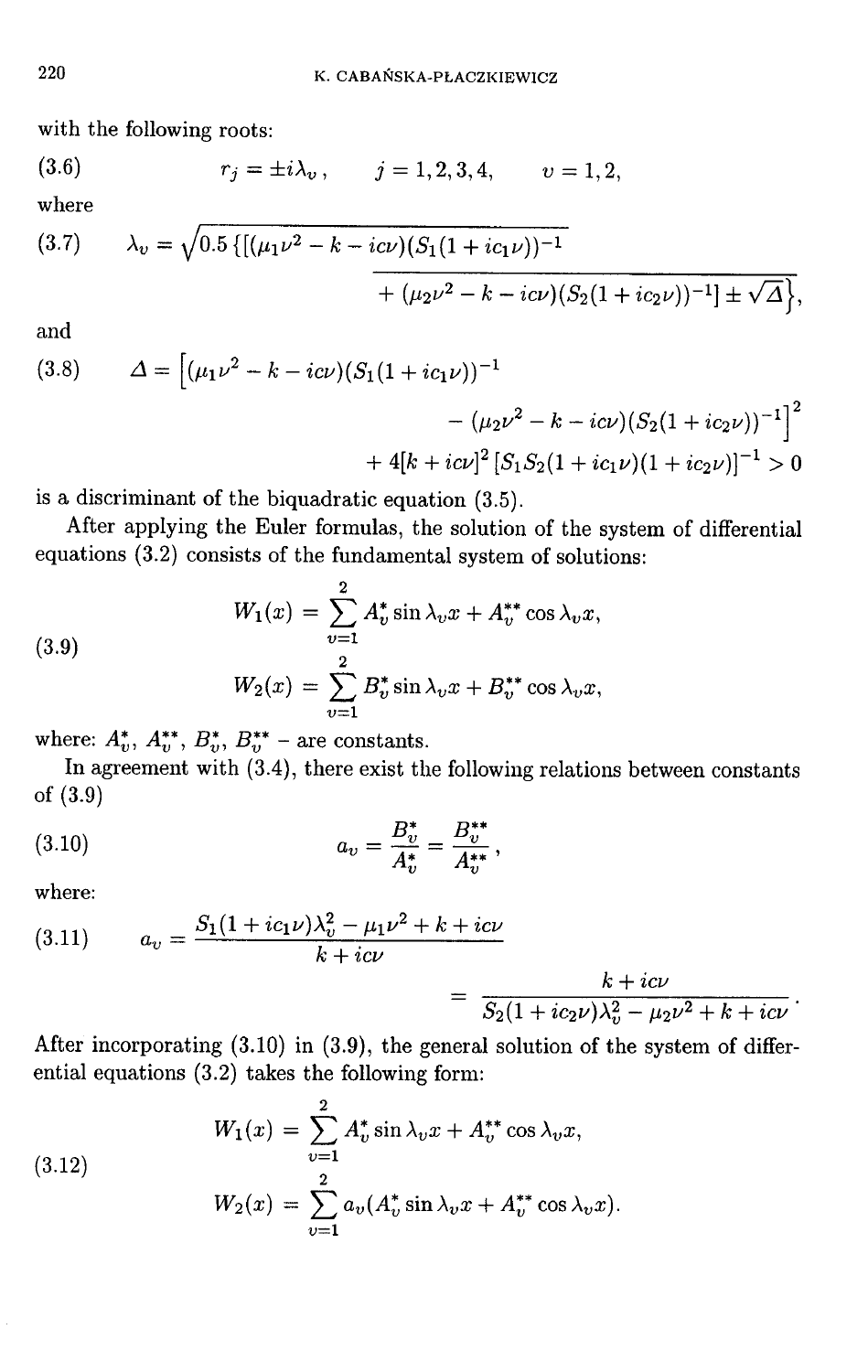In order to solve the boundary-value problem, the following boundary conditions are applied:

(3.13) 
$$
W_1(0) = 0, \qquad W_1(l) = 0,
$$

$$
W_2(0) = 0, \qquad W_2(l) = 0.
$$

Substituting  $(3.12)$  in  $(3.13)$ , the homogenous system of linear algebraical equations is obtained, which in the matrix notation has the following form:

$$
Y X = 0,
$$

where  $\mathbf{X} = [A_1^*, A_1^{**}, A_2^*, A_2^{**}]^T$  is a vector of unknowns of the system of equations  $and$ 

$$
\mathbf{Y} = \begin{bmatrix} Y_{i \times j} \end{bmatrix}_{4 \times 4}
$$

is the characteristic matrix of the system of equations (3.14) which is presented in Table 1.

| Ĵ  |                         | 2.                     | 3.                     | 4.                     |
|----|-------------------------|------------------------|------------------------|------------------------|
|    |                         |                        |                        |                        |
|    |                         |                        |                        |                        |
| 2. |                         |                        |                        |                        |
| 3. | $\sin \lambda_1 l$      | $\sin \lambda_2 l$     | $\cos \lambda_1 l$     | $\cos \lambda_2 l$     |
| 4. | $a_1$ sin $\lambda_1 l$ | $a_2 \sin \lambda_2 l$ | $a_1 \cos \lambda_1 l$ | $a_2 \cos \lambda_2 l$ |

Table 1. Matrix of coefficients  $Y_{i \times j}$ .

The condition for solving the system of equations  $(3.14)$  is vanishing of the characteristic determinant, i.e.

$$
(3.16) \qquad \qquad \det \mathbf{Y} = 0.
$$

The identity  $A_2^* = A_2^{**}$  obtained from the first two equations of the system (3.14) leads to the reduction of the characteristic equations (3.16) to the following form:

(3.17) 
$$
\begin{vmatrix} \sin \lambda_1 l & \sin \lambda_2 l \\ a_1 \sin \lambda_1 l & a_2 \sin \lambda_2 l \end{vmatrix} = 0,
$$

where

(3.18) 
$$
\lambda_1 = \alpha_1 + i\beta_1, \qquad \lambda_2 = \alpha_2 + i\beta_2
$$

in the general case are complex numbers.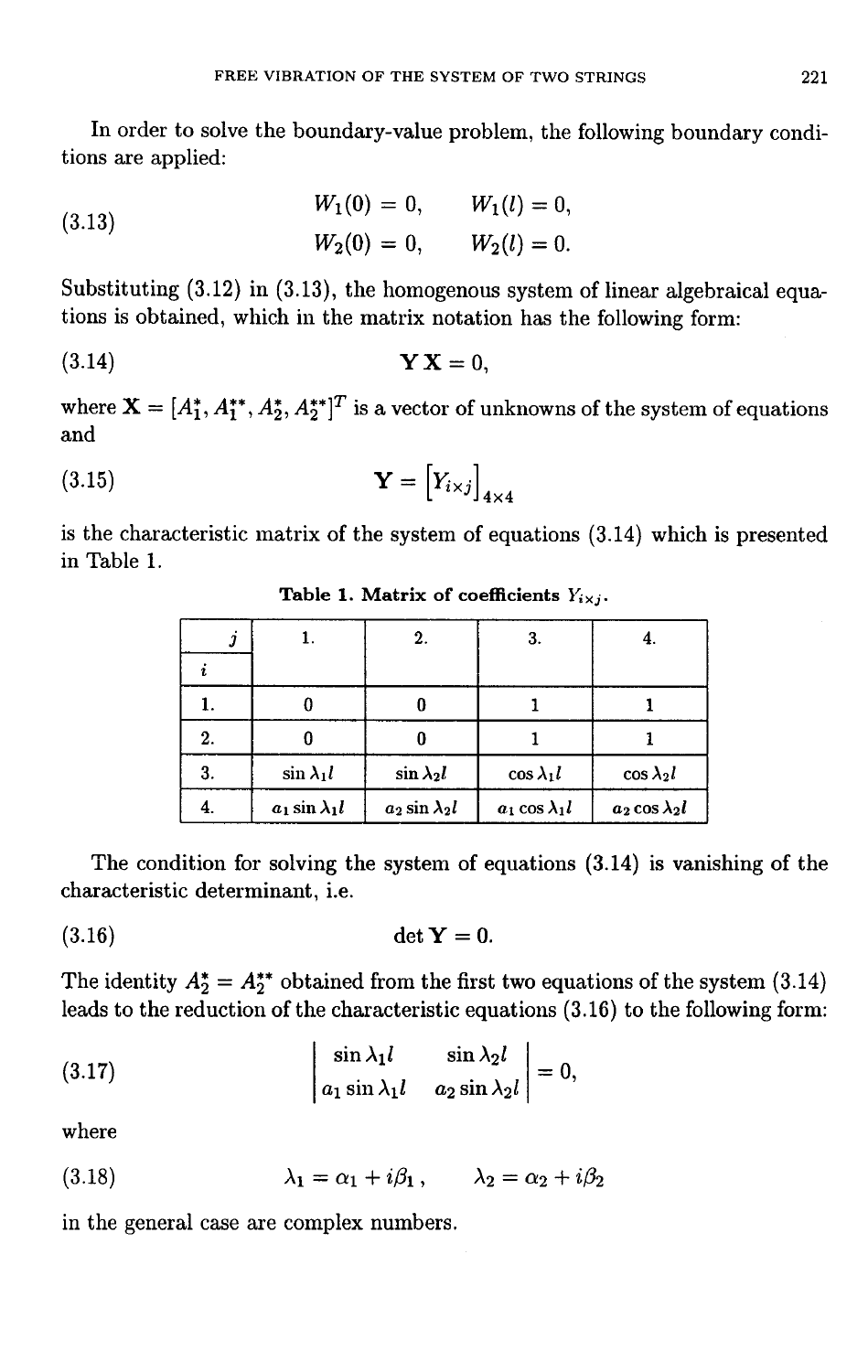Expanding the determinant (3.17), the following equation is obtained:

(3.19) 
$$
[\sin(\alpha_1 + i\beta_1)l\sin(\alpha_2 + i\beta_2)l] = 0,
$$

which has the following roots:

(3.20) 
$$
\alpha_{1n} = \alpha_{2n} = \alpha_n = \frac{s\pi}{l}, \qquad \beta_{1n} = \beta_{2n} = \beta_n = 0, \qquad s = 1, 2, 3, ...
$$

where

$$
(3.21) \t\t n = 2s - \delta_{n,(2s-1)},
$$

and  $\delta_{n,(2s-1)}$  is the Kronecker number.

Substituting  $(3.20)$  in  $(3.18)$ , the following identity is obtained:

(3.22) 
$$
\lambda_{1n} = \lambda_{2n} = \lambda_n = \alpha_n = \frac{s\pi}{l}.
$$

Substituting for  $r = i\lambda_n$  in the equation (3.5) and carrying out all the transformations, the following equation of frequency is obtained:

$$
(3.23) \qquad \nu^4 - \left[ (S_1(1 + ic_1 \nu)\lambda_n^2 + k + ic\nu)\mu_1^{-1} + (S_2(1 + ic_2 \nu)\lambda_n^2 + k + ic\nu)\mu_2^{-1} \right] \nu^2
$$

$$
+ \lambda_n^2 \left[ S_1 S_2 (1 + ic_1 \nu)(1 + ic_2 \nu)\lambda_n^2 + (k + ic\nu)(S_1(1 + ic_1 \nu) + S_2(1 + ic_2 \nu)) \right] (\mu_1 \mu_2)^{-1} = 0,
$$

from which a sequence of complex natural frequencies is determined

$$
(3.24) \t\t\t\nu_n = i\eta_n \pm \omega_n \, .
$$

Substituting equation  $(3.24)$  in equation  $(3.11)$ , the following formulas for coefficients of amplitudes are obtained:

(3.25) 
$$
a_n = \frac{S_1(1 + ic_1 \nu_n)\lambda_n^2 - \mu_1 \nu_n^2 + k + ic \nu_n}{k + ic \nu_n} = \frac{k + ic \nu_n}{S_2(1 + ic_2 \nu_n)\lambda_n^2 - \mu_2 \nu_n^2 + k + ic \nu_n}
$$

Incorporating the sequences  $\lambda_n$  and  $a_n$  in (3.12), the two following sequences of modes of free vibration for two strings are obtained:

(3.26) 
$$
W_{1n}(x) = \sin \lambda_n x,
$$

$$
W_{2n}(x) = a_n \sin \lambda_n x
$$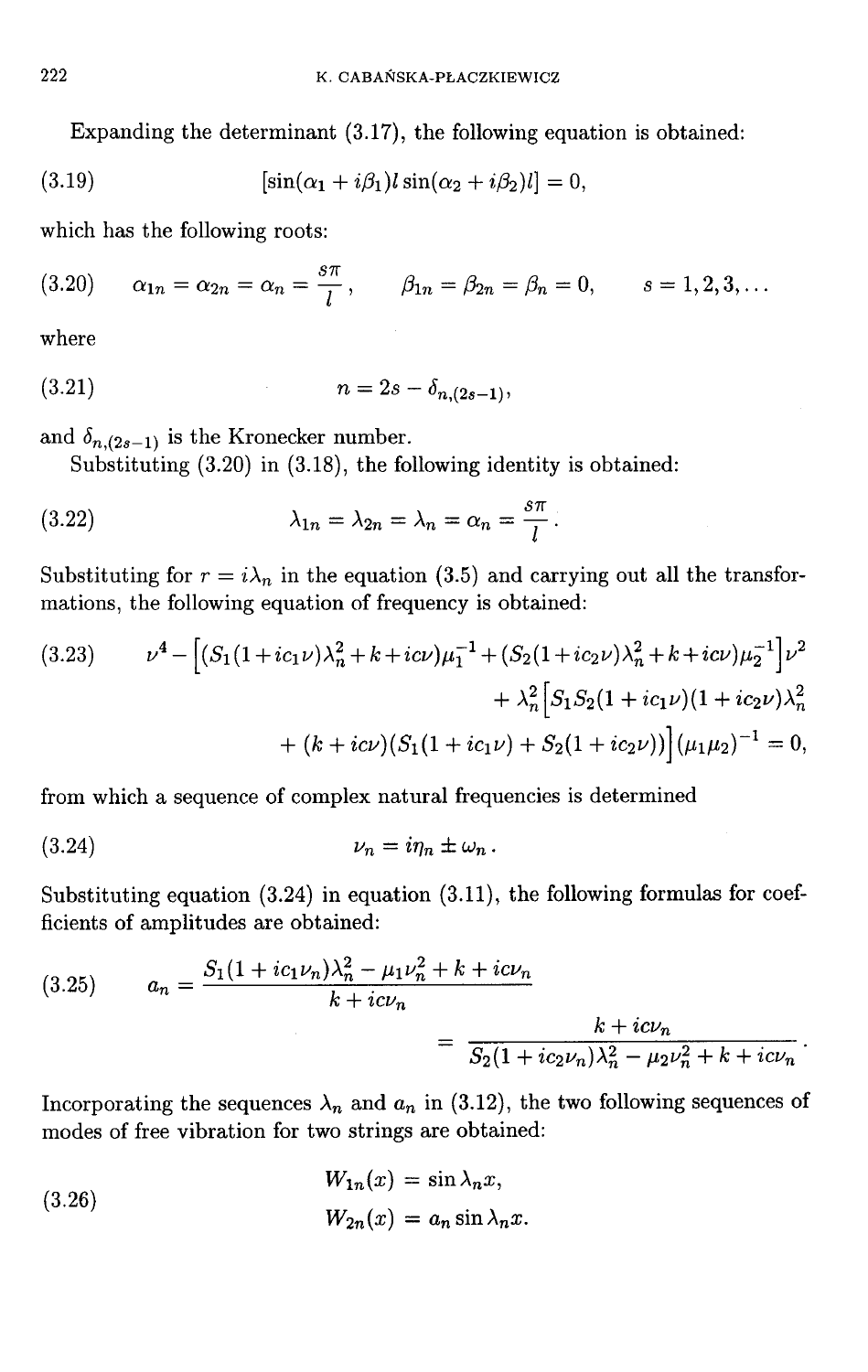### 4. SOLUTION OF THE INITIAL VALUE PROBLEM

The complex equation of motion

$$
(4.1) \t\t T = \Phi \exp(i\nu t),
$$

in the case of  $\nu = \nu_n$  can be written in the following form:

$$
(4.2) \t\t T_n = \Phi_n \exp(i\nu_n t).
$$

where  $\Phi_n$  – the Fourier coefficient.

Free vibration of strings is presented in the form of the Fourier series based on the complex eigenfunctions, i.e.:

(4.3)  

$$
w_{1n}(x,t) = \sum_{n=1}^{\infty} W_{1n}(x)\Phi_n \exp(i\nu_n t),
$$

$$
w_{2n}(x,t) = \sum_{n=1}^{\infty} W_{2n}(x)\Phi_n \exp(i\nu_n t).
$$

From the system of equations (3.2), after performing algebraical transformations, adding the equations together, and then integrating them on the sides in limits from  $0$  to  $l$ , the property of orthogonality of eigenfunctions (omitting damping in the strings) is obtained [1]

(4.4) 
$$
\int_{0}^{l} \left[ \xi_{1}(W_{1m}V_{1n} + W_{1n}V_{1m}) + \xi_{2}(W_{2m}V_{2n} + W_{2n}V_{2m}) + 2\eta(W_{1n} - W_{2n})(W_{1m} - W_{2m}) \right] dx = N\delta_{mn}
$$

where:  $\delta_{nm}$  – Kronecker delta,

(4.5) 
$$
N_n = 2 \int\limits_0^l \left[ \xi_1 W_{1n} V_{1n} + \xi_2 W_{2n} V_{2n} + \eta (W_{1n} - W_{2n})^2 \right] dx,
$$

(4.6) 
$$
V_{1n}(x) = i\nu_n W_{1n}(x), \qquad V_{2n}(x) = i\nu_n W_{2n}(x),
$$

$$
V_{1m}(x) = i\nu_m W_{1m}(x), \qquad V_{2m}(x) = i\nu_m W_{2m}(x),
$$

$$
\xi_1 = \frac{\mu_1}{\mu}, \qquad \xi_2 = \frac{\mu_2}{\mu}, \qquad \eta = \frac{c}{2\mu}.
$$

The problem of free vibration of strings is solved by applying the following conditions:

(4.7) 
$$
w_1(x, 0) = w_{01}, \qquad w_2(x, 0) = w_{02},
$$

$$
\hat{w}_1(x, 0) = \hat{w}_{01}, \qquad \hat{w}_2(x, 0) = \hat{w}_{02}.
$$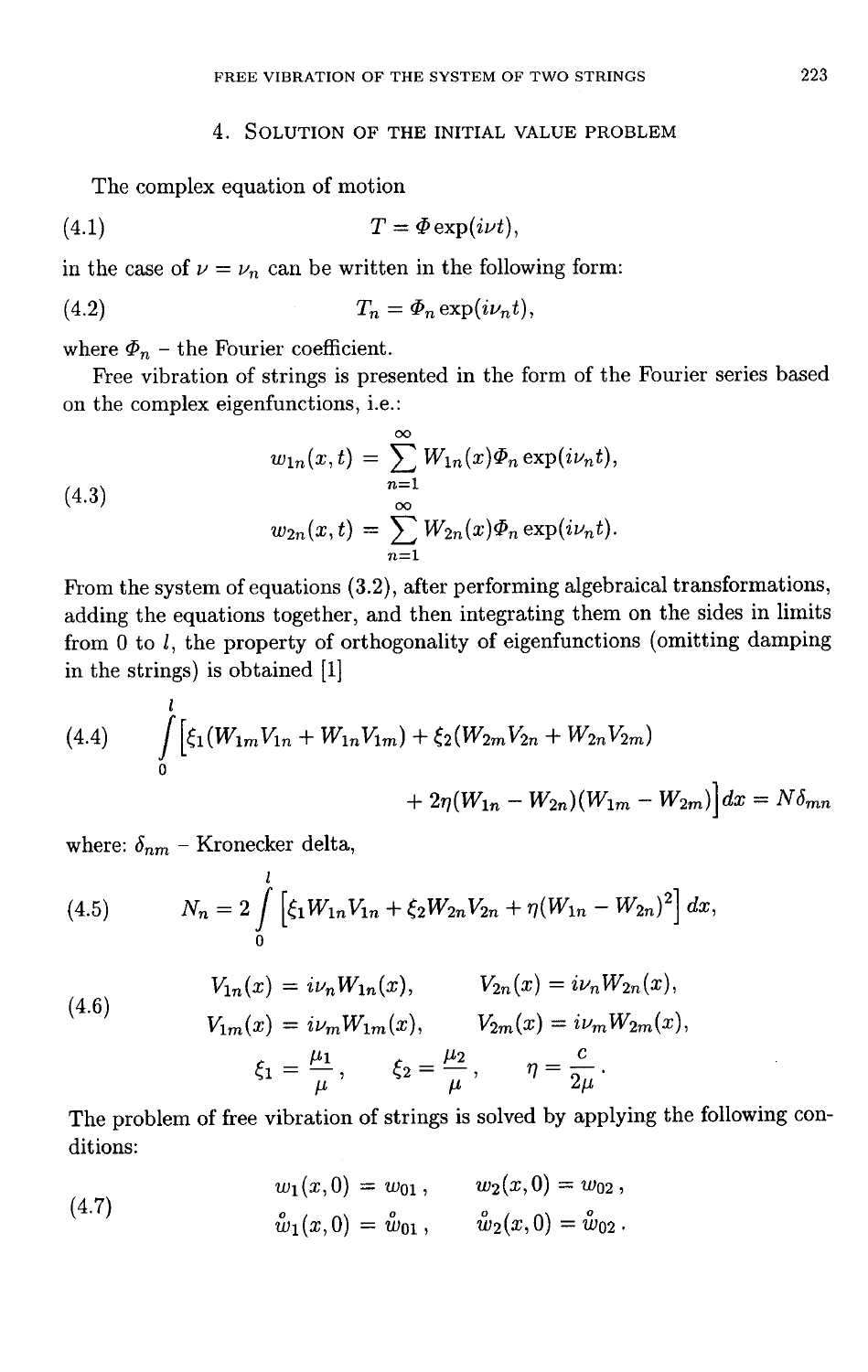Applying conditions  $(4.7)$  in the series  $(4.3)$  and taking into consideration the property of orthogonality  $(4.4)$ , the formula for the Fourier coefficient  $[1]$  is obtained

(4.8) 
$$
\Phi_n = \frac{1}{N_n} \int_0^l \left\{ \xi_1 (V_{1n} w_{01} + W_{1n} \hat{w}_{01} + \xi_2 (V_{2n} w_{02} + W_{2n} \hat{w}_{02} + Z_n) \left[ (W_{1n} - W_{2n}) (w_{01} - w_{02}) \right] \right\} dx.
$$

Substituting  $(3.26)$ ,  $(4.2)$  and  $(4.8)$  in  $(4.3)$  and performing trigonometrical and algebraical transformations, the final free vibration of strings is obtained:

(4.9)  

$$
w_{1n} = \sum_{n=1}^{\infty} e^{-\eta_n t} |\Phi_n| |W_{1n}| \left[ \cos(\omega_n t + \varphi_n + \psi_{1n}) + i \sin(\omega_n t + \varphi_n + \psi_{1n}) \right],
$$

$$
w_{2n} = \sum_{n=1}^{\infty} e^{-\eta_n t} |\Phi_n| |W_{2n}| \left[ \cos(\omega_n t + \varphi_n + \psi_{2n}) + i \sin(\omega_n t + \varphi_n + \psi_{2n}) \right],
$$

where:

(4.10) 
$$
|W_{1n}| = \sqrt{X_{1n}^2 + Y_{1n}^2}, \qquad |W_{2n}| = \sqrt{X_{2n}^2 + Y_{2n}^2},
$$

$$
|\Phi_n| = \sqrt{C_n^2 + D_n^2},
$$

$$
\psi_{1n} = \arg W_{1n}, \qquad \psi_{2n} = \arg W_{2n}, \qquad \varphi_n = \arg \Phi_n,
$$

and

(4.11) 
$$
X_{1n} = \text{re } W_{1n}, \qquad Y_{1n} = \text{im } W_{1n},
$$

$$
X_{2n} = \text{re } W_{2n}, \qquad Y_{2n} = \text{im } W_{2n},
$$

$$
C_n = \text{re } \Phi_n, \qquad D_n = \text{im } \Phi_n.
$$

## 5. NUMERICAL RESULTS

Computer calculations have been carried out for the following data:  $S_1$  = 50 [N],  $S_2 = 100$  [N],  $\mu_1 = 10^{-2}$  [kg m<sup>-1</sup>],  $\mu_2 = 2 \cdot 10^{-2}$  [kg m<sup>-1</sup>],  $k = 2$ .  $10^2$  [N m<sup>-2</sup>],  $l = 1$  [m],  $c = 0.75$ ,  $c_1 = c_2 = 0$ .

In order to find the Fourier coefficient  $\Phi_n$  (4.8), the following initial conditions have been assumed:

(5.1) 
$$
w_{01} = A_s \sin\left(\frac{\pi x}{l}\right), \quad \mathring{w}_{01} = 0, \quad w_{02} = 0^-, \quad \mathring{w}_{02} = 0, \quad A_s = 0.02l.
$$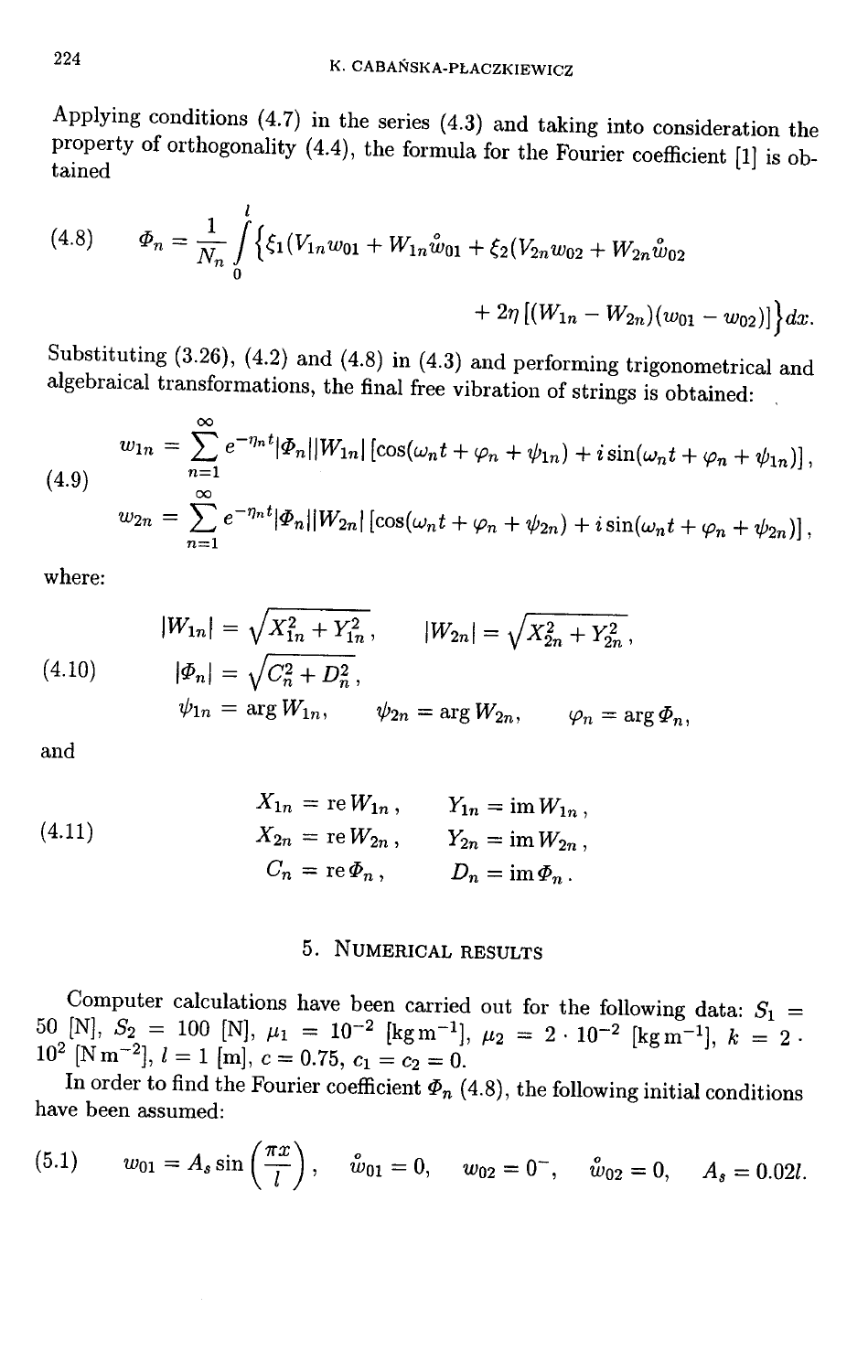

FIG. 2. Free vibration of the system of two strings coupled by a viscoelastic interlayer.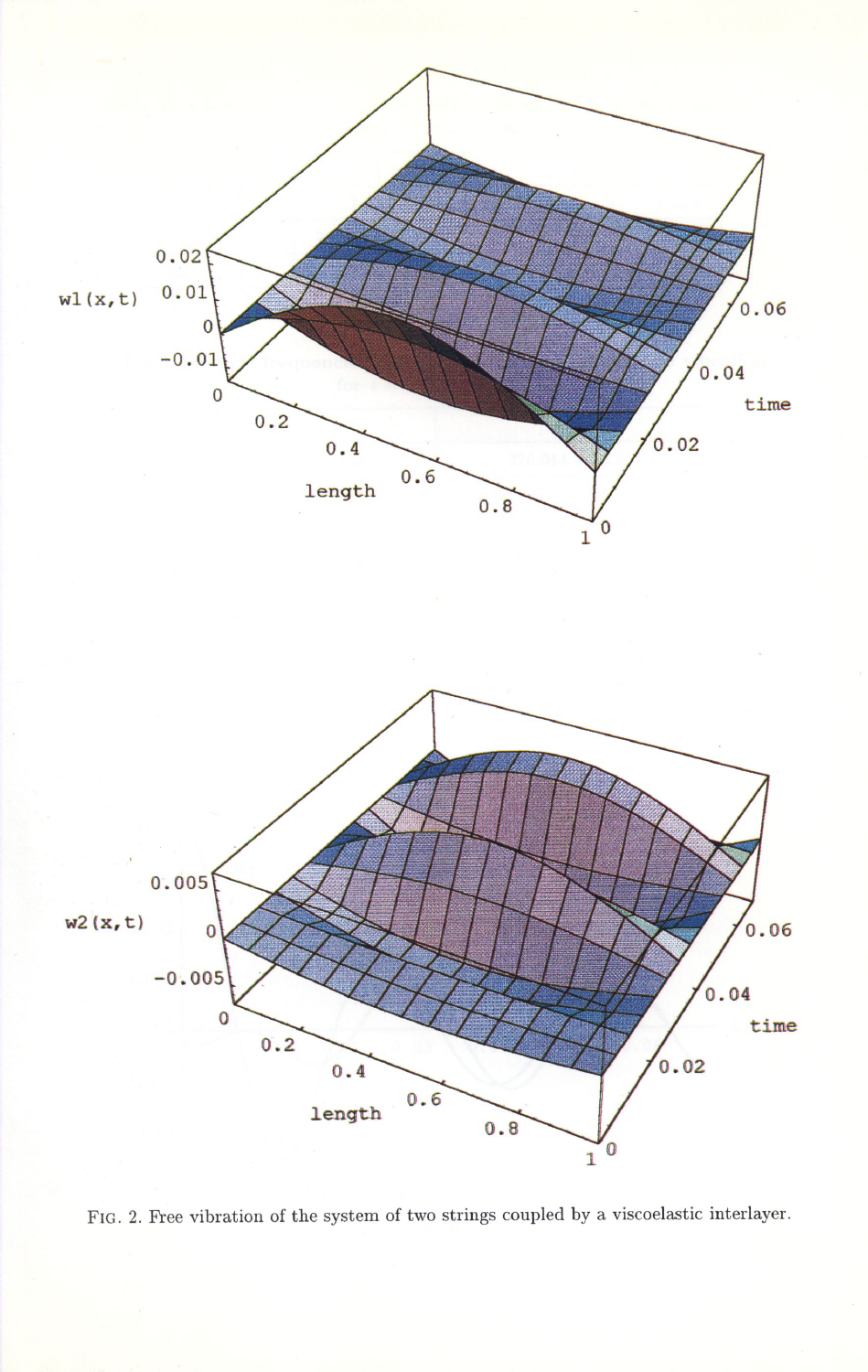|            | $s=1$   |        | $s=2$   |        | $s=3$ |        |
|------------|---------|--------|---------|--------|-------|--------|
|            | $n=1$   | $n=2$  | $n=3$   | $n=4$  | $n=5$ | $n=6$  |
| $\omega_n$ | 222.1   | 281.7  | 444.3   | 476.9  | 666.4 | 688.6  |
| $a_n$      | $1.0\,$ | $-0.5$ | $1.0\,$ | $-0.5$ | 1.0   | $-0.5$ |

Table 2. Natural frequencies and coefficients of modes of free vibration for  $s = 1, 2, 3, c = 0$ .

Table 3. Natural frequencies and coefficients of modes of free vibration for  $s = 1, 2, 3, c = 0.75$ .

| $s=1$   | $n=1$                       | $n=2$                                |  |  |
|---------|-----------------------------|--------------------------------------|--|--|
| $\nu_n$ | 222.144                     | $276.014 + 56.25I$                   |  |  |
| $a_n$   | $1 - 1.60488 \cdot 10^{-6}$ | $-0.499995 - 7.06682 \cdot 10^{-6}$  |  |  |
| $s=2$   | $n=3$                       | $n=4$                                |  |  |
| $\nu_n$ | 444.288                     | $473.527 + 56.25I$                   |  |  |
| $a_n$   | $1-5.76002\cdot 10^{-6}I$   | $-0.499998 - 4.8391 \cdot 10^{-6}$ I |  |  |
| $s=3$   | $n=5$                       | $n=6$                                |  |  |
| $\nu_n$ | 666.432                     | $686.271 + 56.25I$                   |  |  |
| $a_n$   | $1 - 0.00001013061I$        | $-0.499999 - 4.44171 + 10^{-6}$      |  |  |







 $[225]$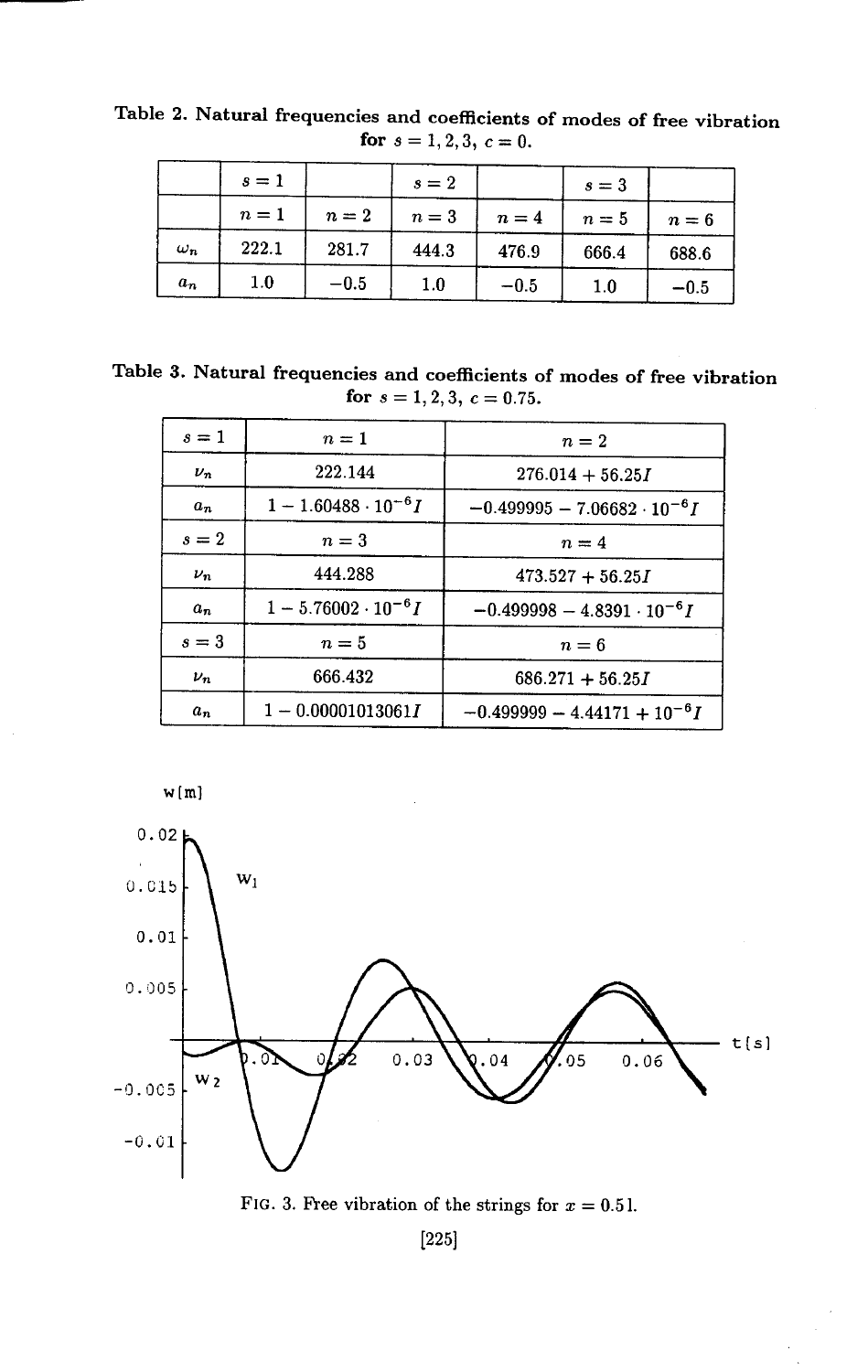Table 2 contains the natural frequencies and coefficients of modes of free vibration for the case where  $c = 0$ . Table 3 contains the results for systems with damping, for  $s = 1, 2, 3, \ldots$ . The solution of the problem of free vibration (4.9) is the real part. The space diagrams of  $w(x, t)$  in Fig. 2 show the real part Re of free vibration. Figure 3 shows dynamic displacements of the strings for  $x = 0.5l$ .

#### 6. CONCLUSIONS

1. A uniform method of solving free vibration problems for complex, continuous, one-dimensional systems with damping, for various boundary conditions and different initial conditions has been presented in this paper.

2. Verification of this method has been carried out for a system of two strings in the case where no damping occurs (Tab. 2). The results shown in Tab. 3 for natural frequencies and coefficients of amplitude, solved by means of the method presented in this paper agree with the results obtained using the classical method [9].

3. The notion of complex modes of free vibration introduced in this paper, forms the basis for solving the problems of free vibration of continuous, one- and two-dimensional structural systems with damping.

4. The method presented in this paper can be applied to solutions of free vibration of different engineering structures consisting of strings, beams and slabs coupled together by viscoelastic constraints.

#### **REFERENCES**

- 1. K. CABAŃSKA-PŁACZKIEWICZ, Dynamics of the system of two Bernoulli-Euler's beams with a viscoelastic interlayer, XXXVIIth Symposium of Model. in Mech., 7, Silesian Univ. of Tech., 49-54, Gliwice 1998.
- 2. K. CABAŃSKA-PŁACZKIEWICZ, Free vibration of the system of string-beam with a viscoelastic interlayer, Theor. Found. in Civil Engrg., 6, Faculty of Civil Engrg. Warsaw Univ. of Tech., 59-68, Warsaw 1998.
- 3. K. CABAŃSKA-PŁACZKIEWICZ, Free vibration of the system of two visco-elastic beams coupled by a viscoelastic interlayer, Qualifying Journal, Kiev 1998 (in rev.).
- 4. R. GUTOWSKI, The ordinary differential equations, WNT, Warsaw 1971.
- 5. S. KASPRZYK, Dynamics of the continuous system, Publ. of AHG, Kraków 1989.
- 6. J. NIZIOŁ, J. SNAMINA, Free vibration of the discrete-continuous system with damping, J. Theor. and Appl. Mech., 28, 1-2, 149-160, Warsaw 1990.
- 7. W. NOWACKI, The building dynamics, Arkady, Warsaw 1972.
- 8. W. NOWACKI, The building mechanics, Arkady, Warsaw 1976.
- 9. Z. ONISZCZUK, Vibration analysis of the compound continuous systems with elastic constraints, Publ. of the Rzeszów Univ. of Tech., Rzeszów 1997.